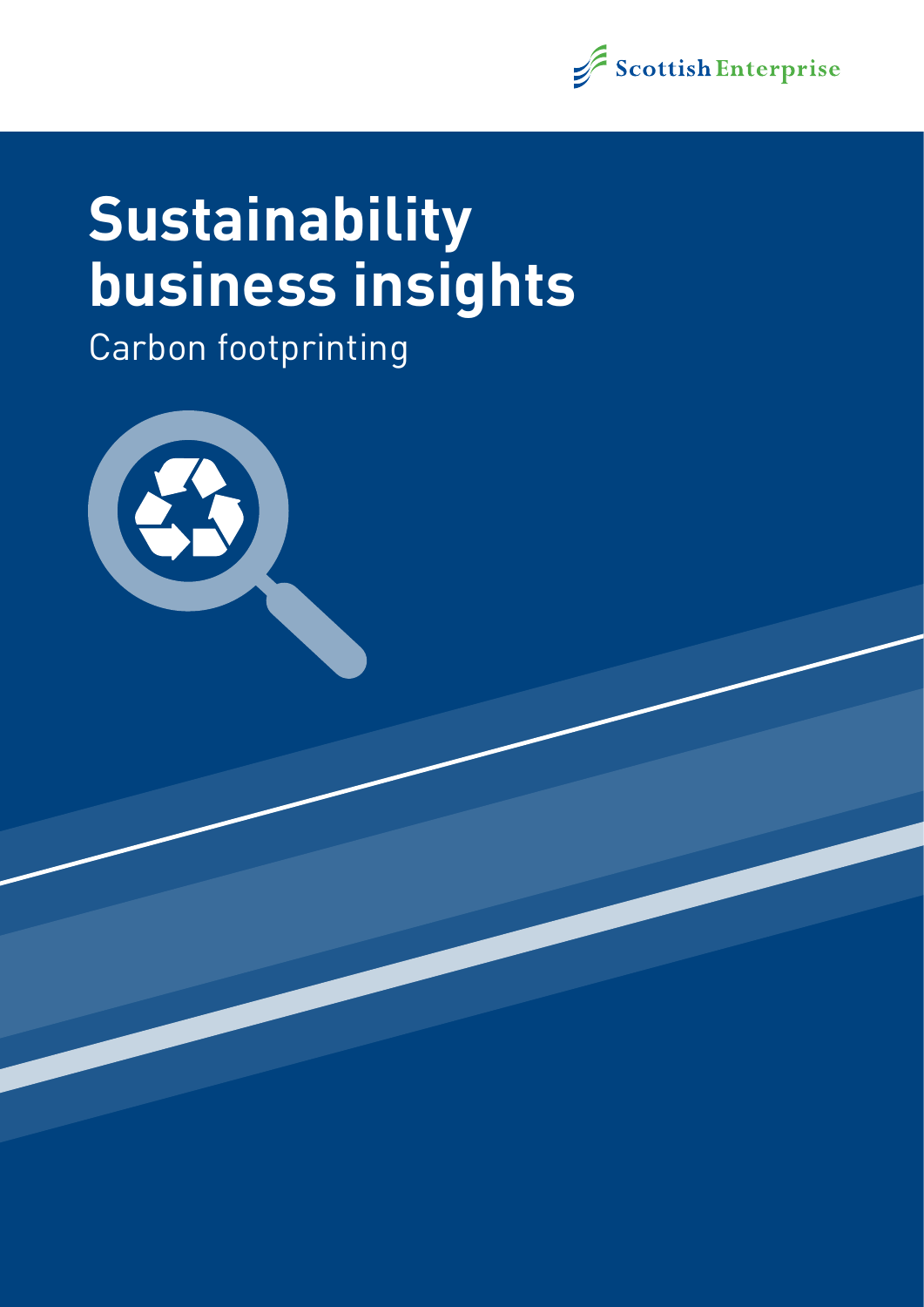#### What is a carbon footprint?

A carbon footprint is a calculation of the total Greenhouse Gases (GHGs) emitted directly or indirectly by an organisation, individual, product or service. Usually expressed as carbon dioxide equivalent (shortened to CO<sub>2</sub>e), a carbon footprint accounts for the six GHGs included in the Kyoto protocol of 2007 – carbon dioxide, methane, nitrous oxide, sulphur hexafluoride, perfluorocarbons and hydrofluorocarbons. Use of the  $\mathsf{CO}_2$ e method allows the impacts of the different GHGs noted above to be compared on a like for like basis.

An organisational carbon footprint measures all GHG emissions related to business activities, including energy use for heating and lighting, company transport and industrial and commercial processes. It is also possible to include supply chain emissions in your organisational footprint if you decide this is worthwhile.



#### **GHG emissions are categorised into three scopes:**

**Scope 1** – Direct emissions – resulting from activities under control by an organisation, for example burning natural gas in the site heating system.

**Scope 2** – Indirect emissions—resulting from electricity, steam or heat purchased and used. The organisation is not directly in control of the emissions, but by using energy is indirectly responsible for CO $_{\textrm{\tiny{2}}}$  release to the atmosphere.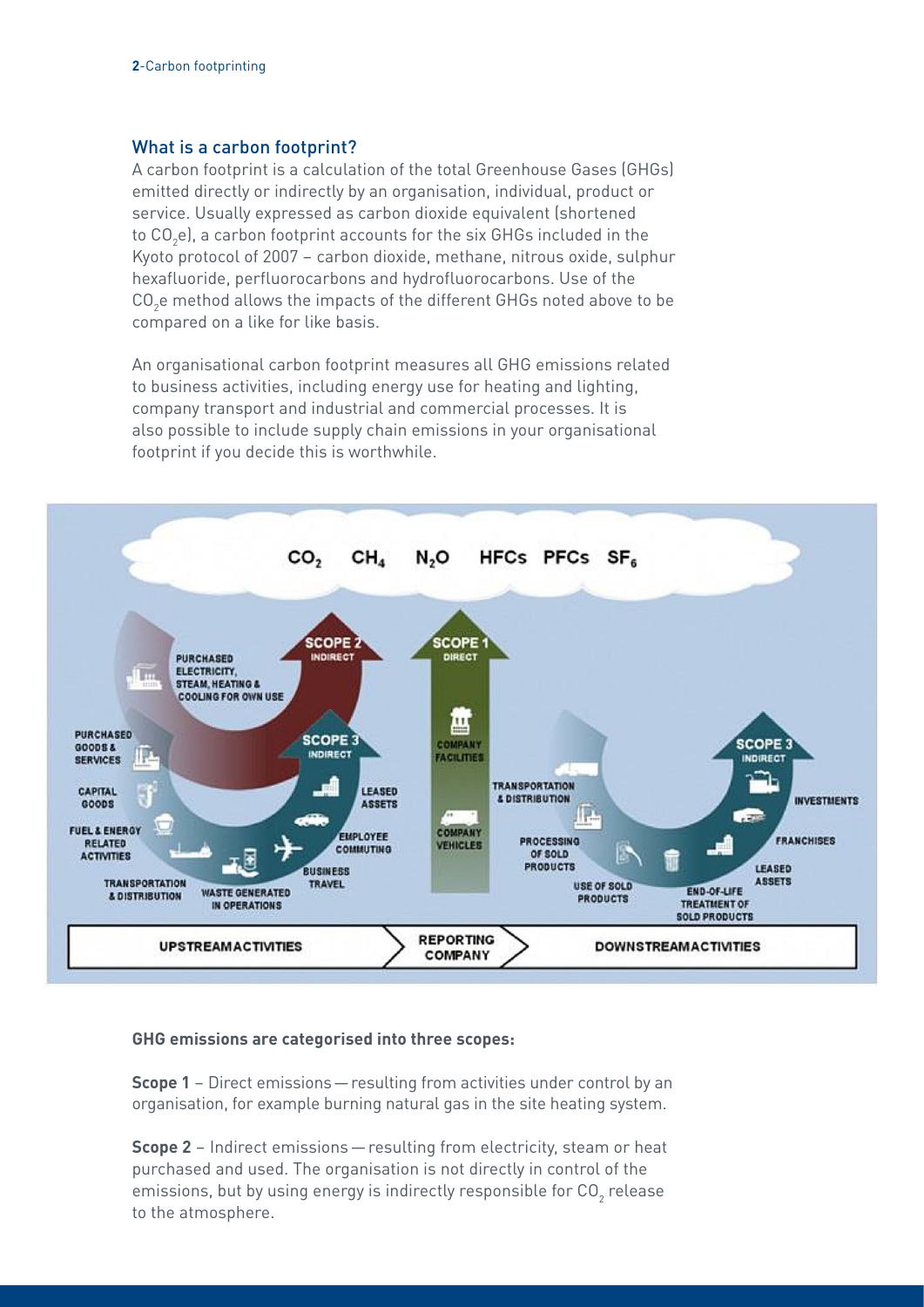**Scope 3** – Emissions – other sources of indirect emissions outside of an organisation's control, for example purchased goods and services and staff travel.

Scope 1 & 2 emissions should be included in an organisational footprint, however businesses can use discretion as to which, if any, Scope 3 emissions to include. Commonly, organisations include waste to landfill, water use, purchased goods and services and staff travel. Choice of Scope 3 emissions is driven by the purpose of the footprint, availability of robust data and an understanding of which sources of emissions can or could be influenced – be realistic when selecting Scope 3 sources.

#### Why calculate an organisational carbon footprint?

There are several reasons that drive businesses to calculate their carbon footprint, including:

- to ensure accurate reporting of their footprint to internal and external stakeholders
- to quantify and manage GHG emissions and demonstrate reduction over time

While some larger organisations have a mandatory requirement to report emissions, many businesses that publicise their carbon footprint do so voluntarily for a variety of reasons, for example as part of a corporate social responsibility programme. As the transition to a net zero and a low carbon economy gathers pace, and the importance and visibility of corporate environmental performance increases, more and more businesses clearly see the value of carbon footprinting as a tool to understand, manage and reduce their CO $_2$  emissions.

#### How to calculate your organisation's carbon footprint

Calculating a basic operational carbon footprint can be a straightforward task if the relevant information is available, however accounting for all your organisation's Scope 1-3 carbon emissions can be a complex and challenging project. The GHG Protocol Corporate Standard provides a standardised global approach to estimating GHG emissions and provides tools and training on best practice methodology.

It is important, as a first step, to set clear and realistic operational boundaries that include the main Scope 1 & 2 emissions and then decide which Scope 3 emissions will be included. When deciding on the scope of the carbon footprint, a transparent approach is required to ensure the footprint is representative of the main operational aspects of the business. Following the five key principles of the GHG Protocol – completeness, relevance, transparency, accuracy and consistency – will ensure the footprint is robust.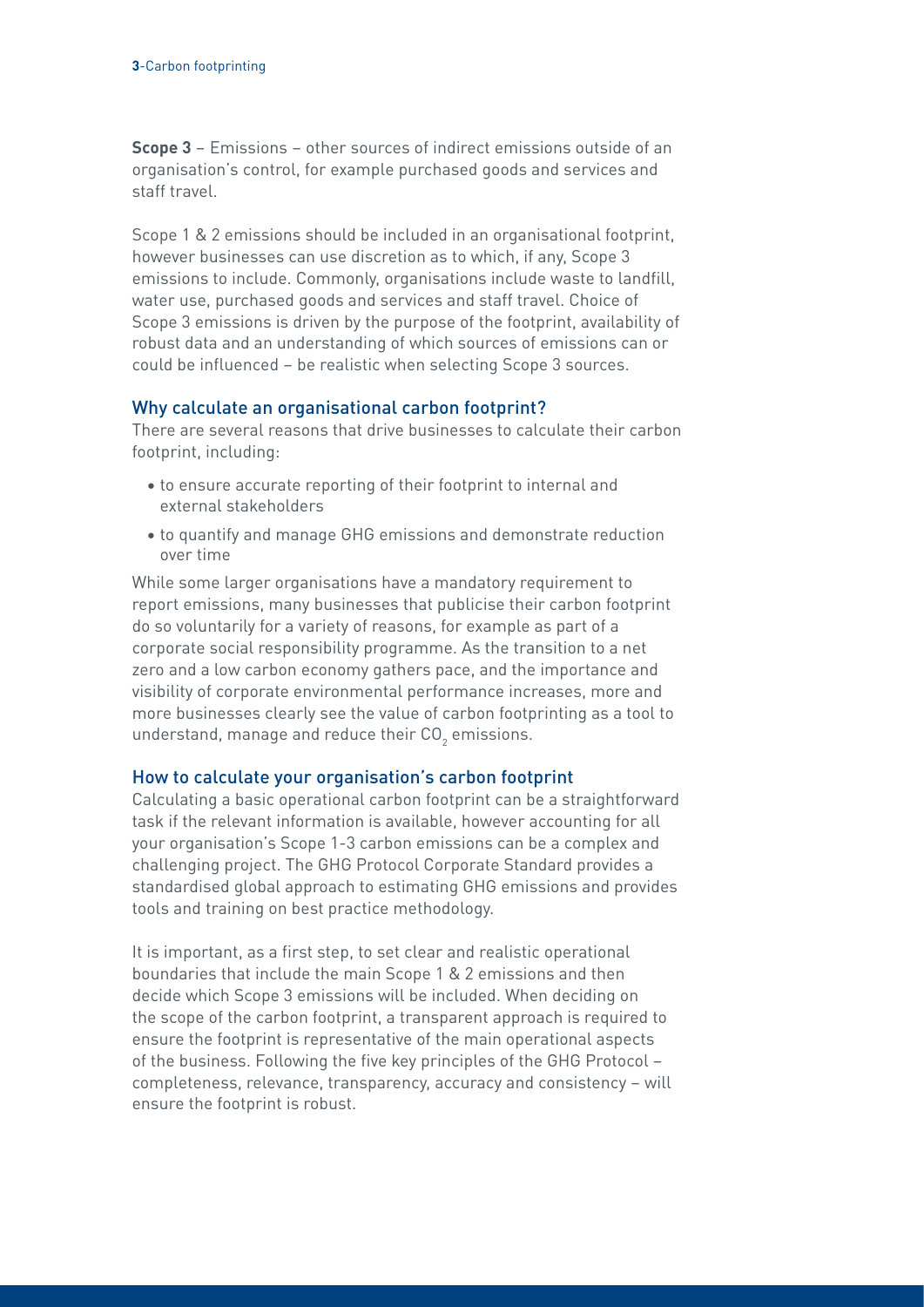A baseline year, representative of normal operating conditions, should be chosen to allow carbon reduction targets to be set and progress monitored over time.

Data collection is the first step in the footprint calculation process. Relevant consumption data for all emissions sources included in the scope of the footprint needs to be collated. Undertaking the data collection exercise will also assist in improving energy management. For gas and electricity, data in kWh units should be used, this is available from billing or direct meter readings. Other fuel consumption data (for example oil, LPG) can be collected in the most appropriate units such as litres and kWh as emissions factors for these units are readily available. To calculate vehicle transport emissions, actual fuel use is the best data to use, otherwise mileage data can be utilised to estimate fuel use using fuel economy assumptions. A simple spreadsheet, as below, can be utilised to record data.

Emissions factors can be built into energy monitoring spreadsheets to allow CO $_{\textrm{\tiny{2}}}$  emissions for individual activities to be auto calculated, collated and reported. The methodology outlined in the GHG Protocol for the calculation of emissions involves using activity data (for example kWh electricity) and emissions factors (for example kgCO $_{\rm 2}$ /kWh). It is essential to use robust emissions factors, such as those published regularly by UK Government department BEIS.

| <b>Gas 2020</b> |          |             |                |             |
|-----------------|----------|-------------|----------------|-------------|
| <b>Month</b>    | kWh      | <b>Days</b> | kWh/day        | <b>TC02</b> |
| Jan             | 41000    | 31          | 1323           | 7.530       |
| Feb             | 50000    | 29          | 1725           | 9.150       |
| Mar             | $\Omega$ | 31          | $\Omega$       | 0.000       |
| Apr             | $\Omega$ | 30          | $\Omega$       | 0.000       |
| May             | $\theta$ | 31          | $\overline{0}$ | 0.000       |
| Jun             | $\Omega$ | 30          | $\Omega$       | 0.000       |
| Jul             | $\theta$ | 31          | $\Omega$       | 0.000       |
| Aug             | $\Omega$ | 31          | $\Omega$       | 0.000       |
| Sep             | $\Omega$ | 30          | $\Omega$       | 0.000       |
| Oct             | $\Omega$ | 31          | $\Omega$       | 0.000       |
| Nov             | $\Omega$ | 30          | $\overline{0}$ | 0.000       |
| Dec             | $\theta$ | 31          | 0              | 0.000       |

**Calculating Scope 2 emissions** – electricity use at site requires an additional level of detail to ensure accurate reporting. There are methods of calculating Scope 2 emissions depending on the source of supply:

- **The Location based method** this uses the grid average emissions factor for the UK
- **The Market based method** this uses the specific emissions factor related to the purchased electricity.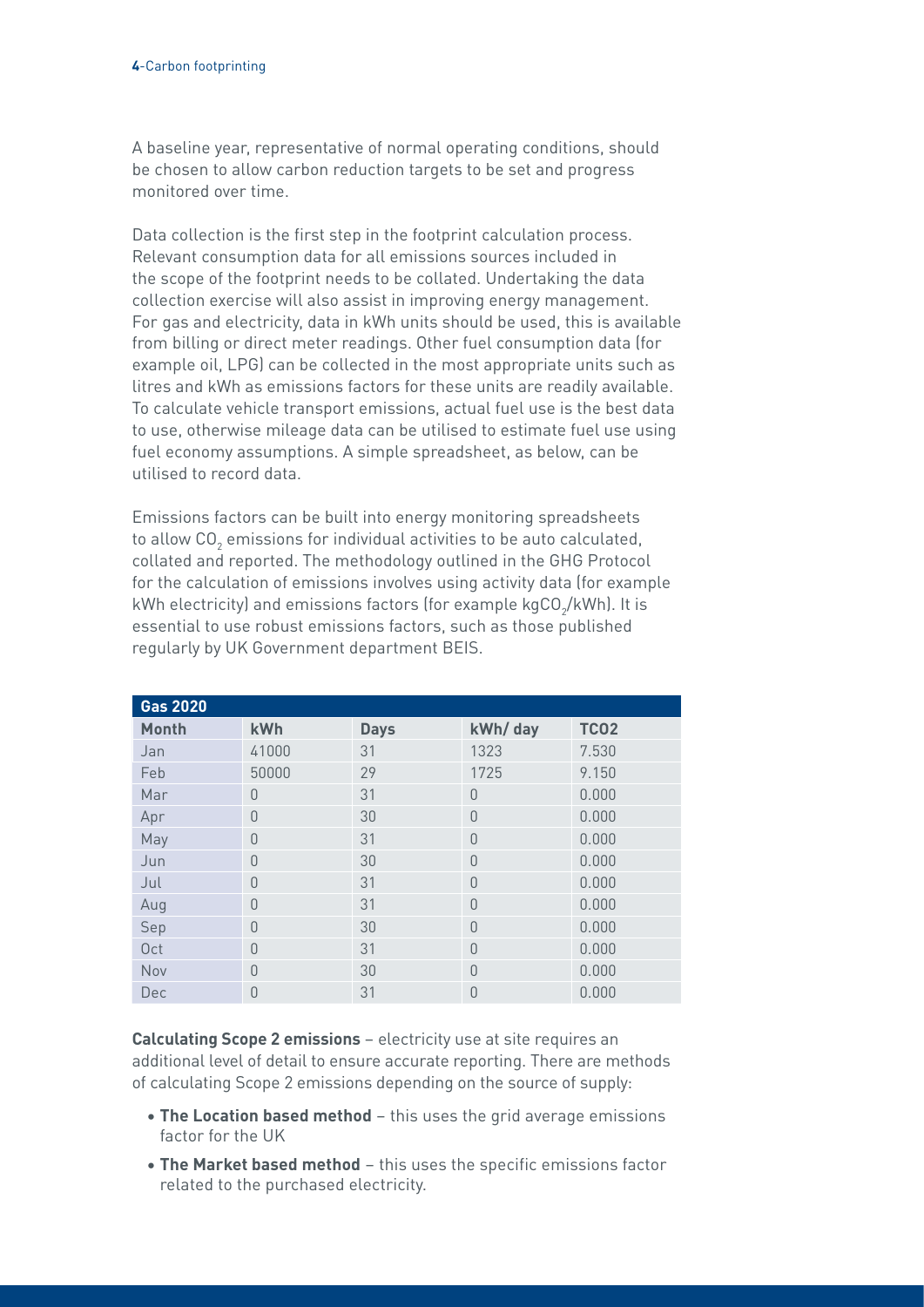Using the Market based method allows electricity from low carbon or renewable sources to be calculated differently, and this usually results in lower carbon emissions than the grid average factor. However, if using the Market based method, the supplier should provide robust evidence to confirm electricity supplied is low or zero carbon, usually in the form of certificates. The GHG protocol provides guidance on checks to assess the quality of any certificates provided.



# Verification and reporting

On completion of the carbon footprint calculation, your business may want to seek independent third party verification of the results to give stakeholders confidence in the accuracy of the methodology and results. This is an optional step with a cost implication, however adds robustness to the footprint process.

Many businesses choose to report their footprint to external stakeholders, for example as part of a corporate social responsibility process. This is a choice for each business to make based on its needs. It is important however to ensure a robust and transparent methodology, such as the GHG Protocol, is used, if intending to disclose your footprint.